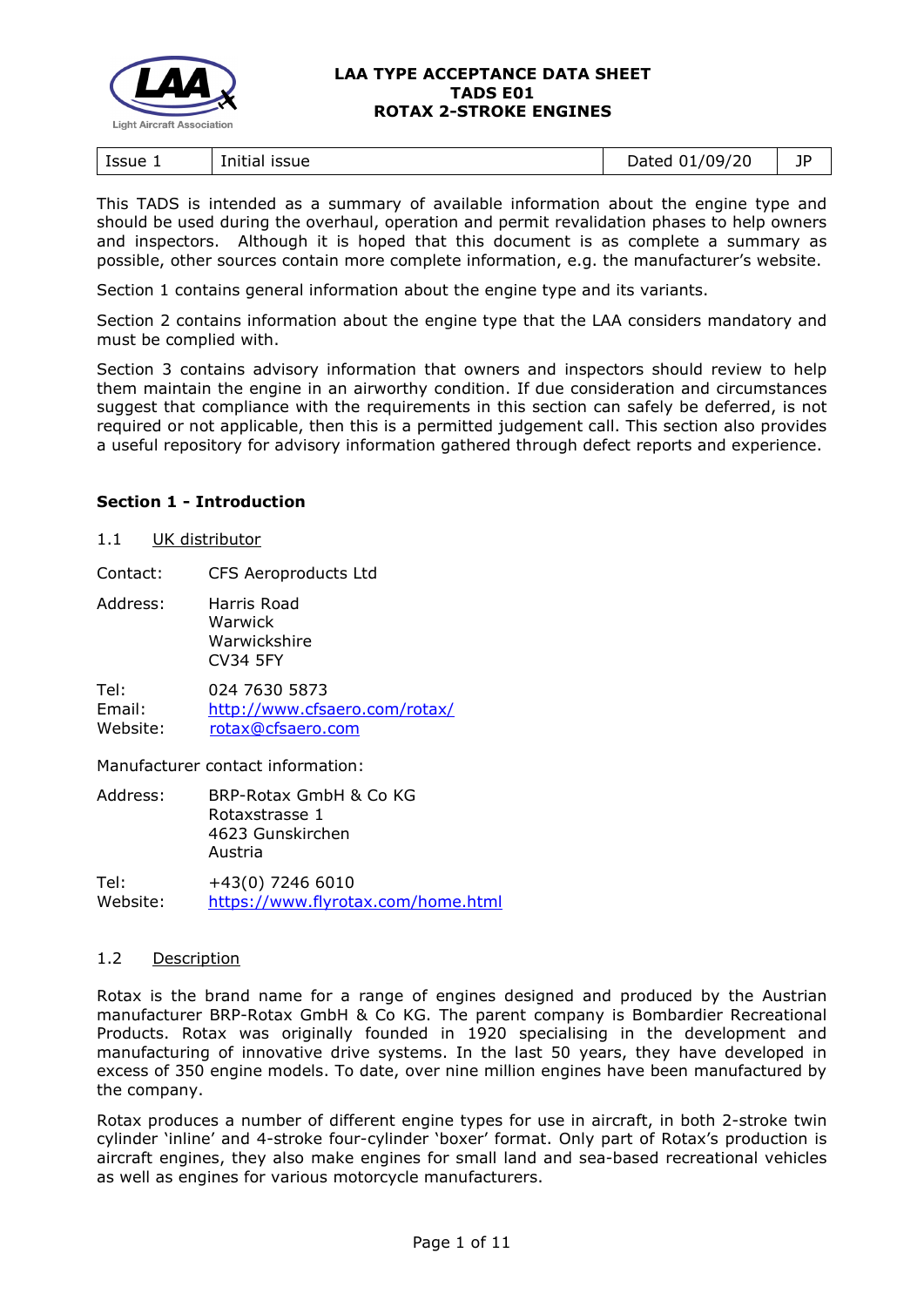

## *2-Stroke Engine Models*

| Model           | Capacity and power output                                             | Remarks                                                                                                                                                                                                                                                                                                                                         |
|-----------------|-----------------------------------------------------------------------|-------------------------------------------------------------------------------------------------------------------------------------------------------------------------------------------------------------------------------------------------------------------------------------------------------------------------------------------------|
| 277             | 268 <sub>cc</sub><br>26hp @ 6100 rpm                                  | Single-cylinder air-cooled (fan or free air<br>cooled). May be fitted with A type gearbox.<br>Production now discontinued.                                                                                                                                                                                                                      |
| 377             | 368cc<br>35hp @ 6500 rpm                                              | Twin-cylinder air-cooled (fan or free air<br>cooled). Bosch contact breaker ignition. Rare<br>twin carb 40hp version was also produced.<br>Up to approximately 1989 can be fitted with<br>A type gearbox. After this a new crankshaft<br>and crankcase was used, which could be<br>fitted with B type gearbox. Production now<br>discontinued.  |
| 447 CB          | 436cc<br>40hp @ 6500 rpm                                              | Twin-cylinder air-cooled (fan or free air<br>cooled). Bosch contact breaker ignition. Rare<br>twin carb 42hp version was also produced).<br>Up to approximately 1989 can be fitted with<br>A type gearbox. After this a new crankshaft<br>and crankcase was used, which could be<br>fitted with B type gearbox. Production now<br>discontinued. |
| 447 SCDI        | 436cc<br>40hp @ 6500 rpm                                              | Twin-cylinder air-cooled (fan or free air-<br>cooled). Ducati single electronic ignition.<br>Other details as for 447 CB, except only<br>produced with crankcase for B, C & E type<br>gearbox. Production now discontinued.                                                                                                                     |
| 503 CB          | 496cc<br>50hp @ 6500 rpm (twin carb)<br>46hp @ 6500 Rpm (single carb) | Twin-cylinder air-cooled (fan or free air<br>cooled). Bosch contact breaker ignition. Up<br>to approximately 1989 can only be fitted<br>with A type gearbox. After this a new<br>crankshaft and crankcase was used, allowing<br>fitting of B, C & E type gearboxes.<br>Production now discontinued.                                             |
| <b>503 DCDI</b> | 496cc<br>50hp @ 6500 rpm (twin carb)<br>46hp @ 6500 Rpm (single carb) | Twin-cylinder air-cooled (fan or free air<br>cooled). Ducati dual capacitor discharge<br>electronic ignition. Other details as for 503<br>CB. Production now discontinued.                                                                                                                                                                      |
| 462             | 462cc<br>52hp @ 6500 rpm.                                             | Twin-cylinder liquid-cooled. Bosch contact<br>breaker ignition. Some 'Low noise' versions<br>were also sold using a special exhaust and<br>giving 38hp @ 5500 rpm. Engine may be<br>fitted with A type gearbox only. Production<br>now discontinued.                                                                                            |
| 532             | 521cc<br>64hp @ 6600 rpm (twin carb)<br>60hp @ 6500 rpm (single carb) | Twin-cylinder liquid-cooled. Bosch contact<br>breaker ignition. Pre 1989 can only be fitted<br>with A type gearbox. After this a new<br>crankcase was used, allowing fitting of B<br>type gearbox. Production now discontinued.                                                                                                                 |
| 582             | 580cc<br>64hp @ 6500 rpm (582/48)                                     | Twin-cylinder liquid-cooled. Twin<br>carburettors. Ducati dual capacitor discharge<br>electronic ignition. Engine may be fitted with                                                                                                                                                                                                            |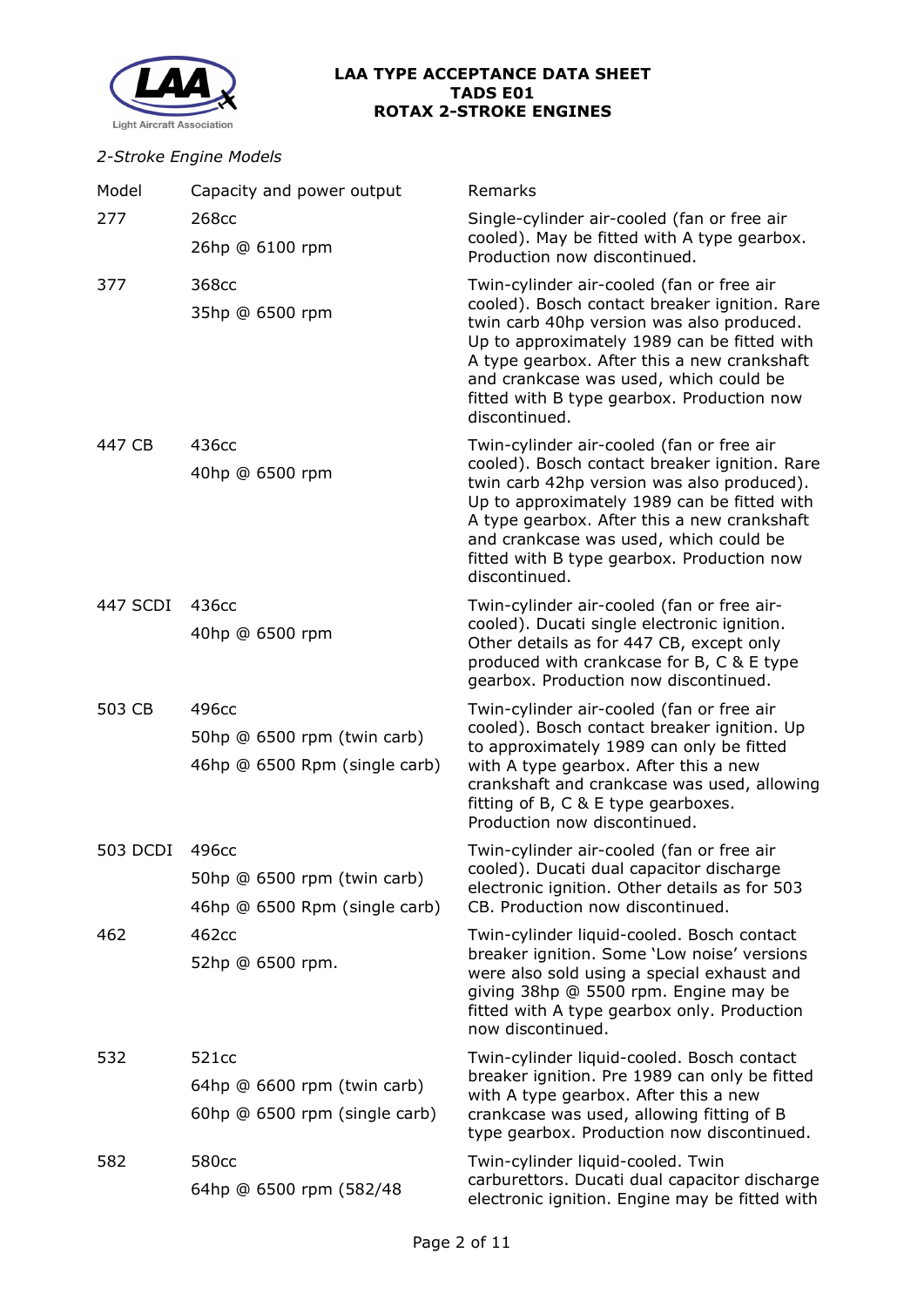

standard version) 53hp @ 6000 rpm (582/40 'low noise' version)

618 617cc

74hp @ 6750 rpm

B, C & E type gearbox. Engine currently in production.

Twin-cylinder liquid-cooled. Twin carburettors. Rotax Adjustable Variable Exhaust (RAVE) valves fitted. Ducati dual capacitor discharge electronic ignition. Engine may only be fitted with C or E type gearbox. Production now discontinued.

# **Section 2 Mandatory information for owners, operators and inspectors**

At all times, responsibility for the maintenance and airworthiness of an aircraft rests with the owner. A condition stated on a Permit to Fly requires that: *"the aircraft shall be maintained in an airworthy condition".* 

## 2.1 Lifed Items

LAA Technical Leaflet [TL 2.23 Engine Overhaul Life and Operating 'On Condition'](http://www.lightaircraftassociation.co.uk/engineering/TechnicalLeaflets/Operating%20An%20Aircraft/TL%202%2023%20Engine%20overhaul%20life%20and%20operating%20on-condition.pdf) provides a large amount of information on dealing with engine life for engines installed in LAA administered aircraft.

For reference purposes, Rotax publishes the recommended Time Before Overhaul (TBO) limits for their engines in the applicable Maintenance Manual which can be downloaded from the Rotax website [Technical Documentation](https://www.flyrotax.com/services/technical-documentation.html) section.

The Maintenance Manual and other technical documentation should be monitored for revisions to engine TBO and other lifed items.

## 2.2 Operator's manual

Operator's manuals for specific Rotax engines are available for free download from the Rotax website in the [Technical Documentation.](https://www.flyrotax.com/services/technical-documentation.html)

## 2.3 Maintenance Schedule

Regular maintenance is the key to stress free flying. Rotax engines are generally fitted to LAA administered aircraft that are maintained either in accordance with the CAA Light Aircraft Maintenance Schedule (LAMS) [CAP411](http://www.caa.co.uk/CAP411) or the LAA Generic Maintenance Schedule, further details of which can be found in LAA Technical Leaflet [TL 2.19.](http://www.lightaircraftassociation.co.uk/engineering/TechnicalLeaflets/Operating%20An%20Aircraft/TL%202.19%20The%20LAA%20Generic%20Maintenance%20Schedule.pdf) These maintenance schedules were originally written around the maintenance requirements of traditional aircraft engines rather than those produced by Rotax.

It is recommended that the applicable maintenance schedule found in the engine type's Rotax Maintenance Manual (Line Maintenance) is consulted when carrying out maintenance on a Rotax engine. Consult the [Technical Documentation](https://www.flyrotax.com/services/technical-documentation.html) section of the Rotax website for the applicable Maintenance Manual (Line Maintenance).

Being a 2-stroke, these engines rely on scrupulous and frequent maintenance for reliability. Experience has shown that if kept in tip-top condition and maintained to plan, these engines are potentially reliable. However, neglect can lead to sudden engine failure without warning, unlike 4-stroke engines which generally tend to show signs of trouble through rough running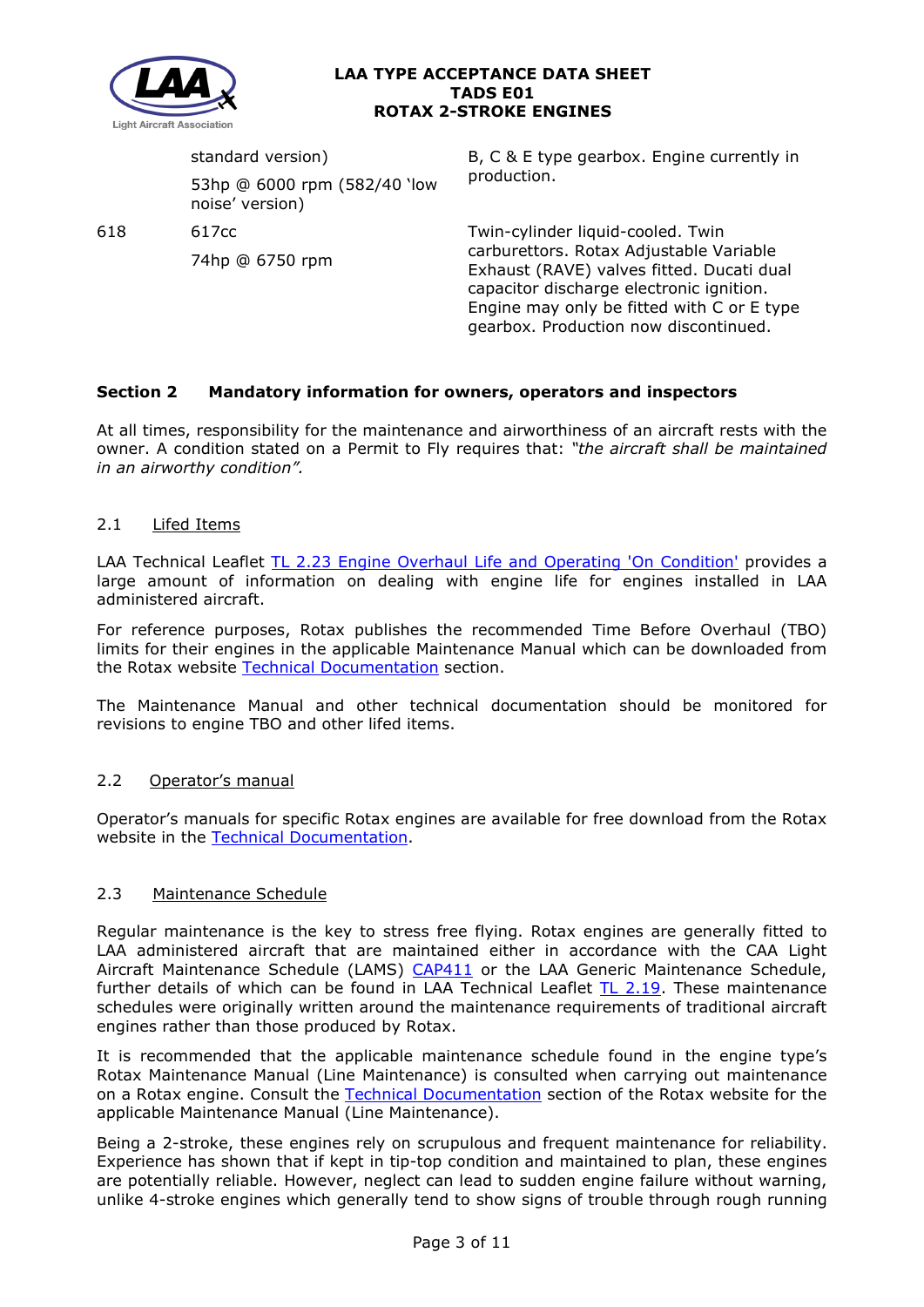

or reducing oil pressure, etc. Pilots new to 2-strokes should make themselves aware of important operating techniques and parameters, etc, by referring, for example, to Rotax service information.

Some aircraft have mandated maintenance requirements and/or schedules which are stated on the aircraft's Operating Limitations document and these must be followed.

More information on maintenance schedules can be found in the [Aircraft Maintenance](http://www.lightaircraftassociation.co.uk/engineering/Maintenance/Aircraft_Maintenance.html) section of the LAA website.

## 2.4 Airworthiness Directives

There are no applicable Airworthiness Directives (ADs) for 2-stroke Rotax engines as they are not certified engines.

## 2.5 Mandatory Permit Directives

Up until 31 January 2012, when the publication ceased to be amended, [CAP661](https://publicapps.caa.co.uk/docs/33/CAP661.PDF) listed the Mandatory Permit Directives issued by the CAA.

The CAA now provides links to current MPDs on the [CAA MPD Listing](http://publicapps.caa.co.uk/modalapplication.aspx?appid=11&mode=list&type=sercat&id=55) page of their website.

There are no Mandatory Permit Directives for 2-stroke Rotax engines but the LAA website should be checked for MPDs that are non-type specific  $(TL 2.22)$ .

## 2.6 CAA Mandatory Requirements for Airworthiness CAP747 and Civil Aircraft Airworthiness Information and Procedures (CAAIP) CAP562

CAA publications [CAP747](http://www.caa.co.uk/CAP747) and [CAP562](http://www.caa.co.uk/CAP562) contain information that may be relevant to LAA administered aircraft and should be checked for applicability.

In particular, for older engines operating beyond the manufacturer's recommended life, Generic Requirement No 24: 'Light Aircraft Piston Engine Overhaul Periods' should be read alongside LAA Technical Leaflet [TL 2.23: Engine Overhaul Life and Operating 'On Condition'.](http://www.lightaircraftassociation.co.uk/engineering/TechnicalLeaflets/Operating%20An%20Aircraft/TL%202%2023%20Engine%20overhaul%20life%20and%20operating%20on-condition.pdf) Generic Requirements can be found in CAP747: Section 2 'Mandatory Information'.

## 2.7 LAA Required Modifications (including LAA issued AILs, SBs, etc)

None currently issued.

## 2.8 Additional Engine Operating Limitations to be Placarded or Shown by Instrument Markings

Notes:

- Refer to the engine manufacturer's latest documentation for the definitive parameter values and recommended instruments.
- Where an instrument is not fitted, the limit need not be displayed.
- Data stated on the aircraft's Operating Limitations document must be displayed by means of cockpit placards or instrument markings.

Where the engine manufacturer's operating data shows an operating limitation then a means to monitor that parameter must be installed, except when otherwise agreed with LAA Engineering. It may be acceptable to install temporary instrumentation for the flight test programme.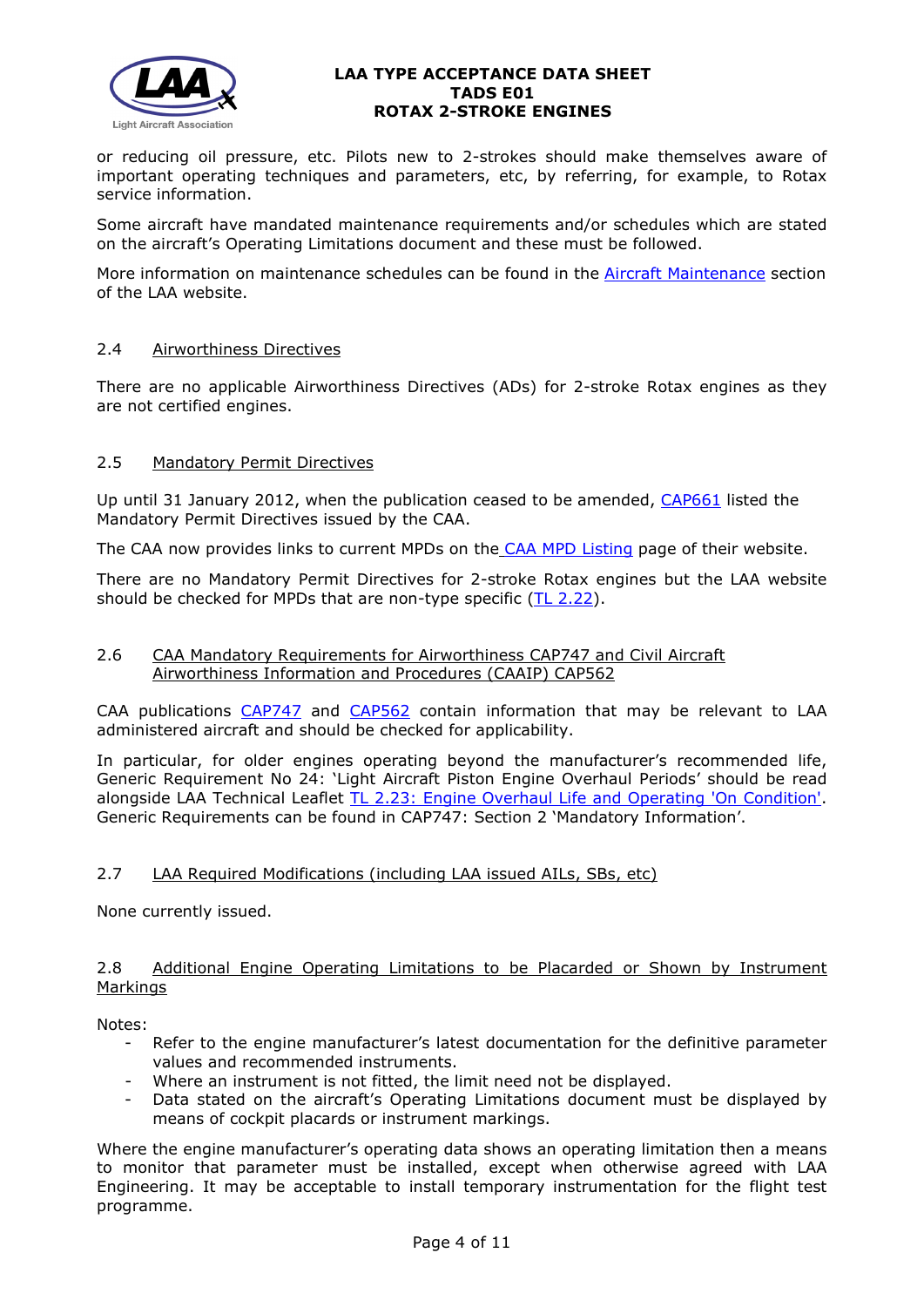

A more restricted operating limitation may be imposed through an aircraft's Operating Limitations or Certificate of Clearance which will take precedence over any other limitation, e.g. if a particular propeller is not approved for an engine's maximum RPM.

## **Section 3 Advice to owners, operators and inspectors**

## 3.1 General

Rotax provides a lot of [Technical Documentation](https://www.flyrotax.com/services/technical-documentation.html) free of charge on the Rotax website.

### 3.2 Standard Options

There are no Standard Options for 2-stroke Rotax engines at this time.

### 3.3 Manufacturer's Information (including Service Bulletins, Service Letters, etc)

Rotax provides all of their [Technical Documentation](https://www.flyrotax.com/services/technical-documentation.html) free of charge on the Rotax website.

Another good source of information is the [Rotax-owner.com](https://www.rotax-owner.com/en/) website. There is a facility on this non-factory website for subscribing to continuing airworthiness data that will be emailed free of charge to the subscriber.

In the absence of any over-riding LAA classification, inspections and modifications published in the manufacturer's continuing airworthiness data should be satisfied according to the recommendations therein. It is the owner's responsibility to be aware of and supply such information to their Inspector.

## 3.4 Special Inspection Points

1. Rotax Engine Installations

A Rotax 2-Stroke Engine Installation Checklist must be completed and forwarded to LAA Engineering with all Rotax powered new-build aircraft paperwork submissions or for an aircraft that is being re-engined.

2. Rotax Engine Overhaul

Owners should be aware that there is a potential for increased risk of failure of crankshafts that are operated beyond their manufacturer's recommended overhaul life, especially when the engine is installed in a heavy or 'draggy' aircraft, i.e. those that spend a high proportion of their life running at almost full throttle.

Owners of LAA administered aircraft may elect, at their own discretion, to continue to use an engine beyond the engine manufacturer's recommended Time Before Overhaul (TBO). The extent of the inspection and checks required in order to be reasonably satisfied that an engine should be allowed to remain in service beyond the manufacturer's recommended TBO, depends on a number of factors, not least the known history of the engine and its planned usage.

CAA Generic Requirement No 24 in [CAP 747: Mandatory Requirements for](https://caa.co.uk/cap747)  [Airworthiness](https://caa.co.uk/cap747) covers the subject of Light Aircraft Piston Engine Overhaul Periods. Although this GR is primarily concerned with engines installed in aircraft holding a Certificate of Airworthiness, its inspection requirements do provide useful guidance as to what inspections and checks might be appropriate when considering the operation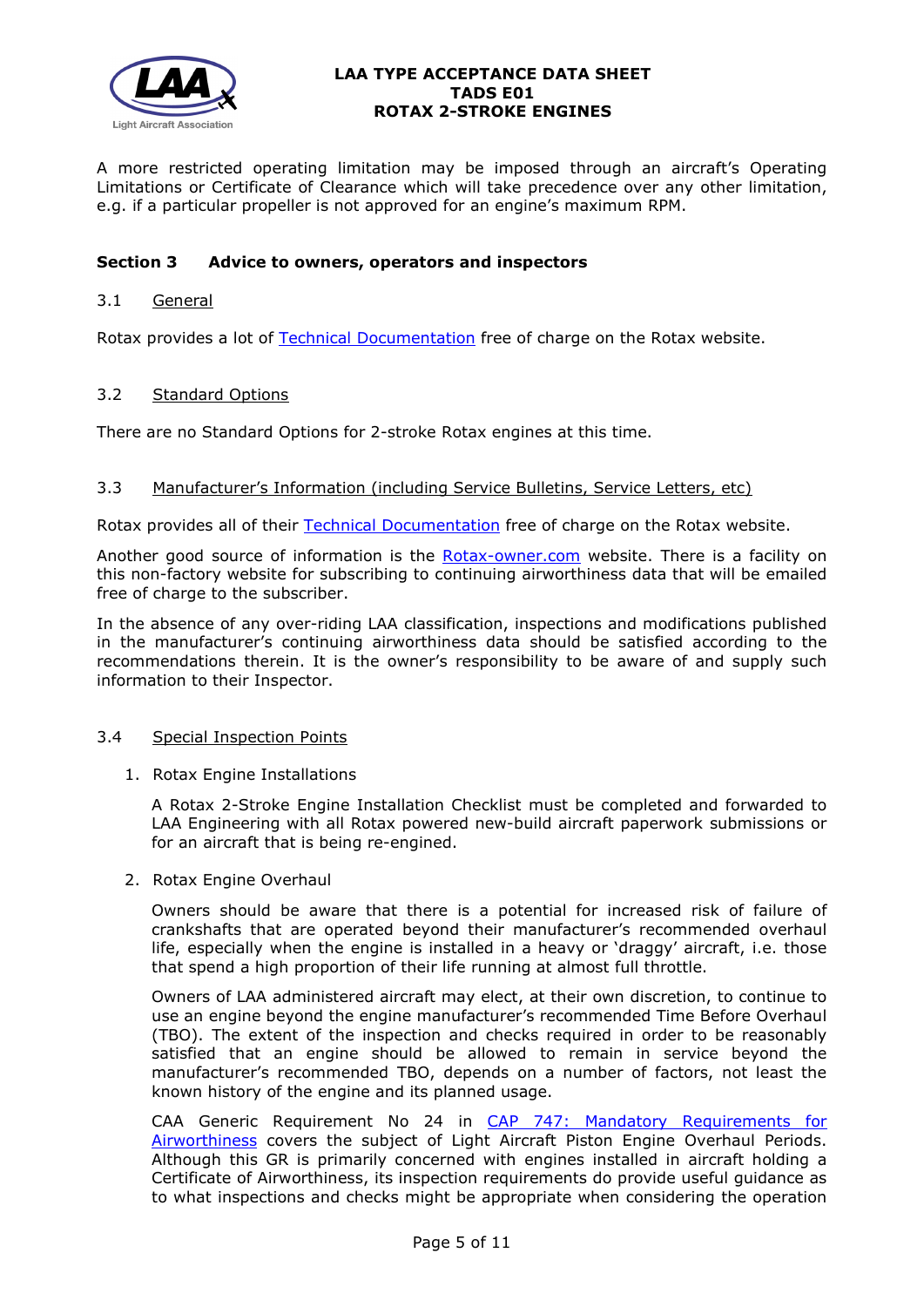

of an engine beyond the manufacturer's recommended TBO on an LAA administered aircraft.

3. Who Can Overhaul a Rotax?

Work carried out on Rotax engines that is outside permitted 'pilot maintenance' (LAA Technical Leaflet [TL 2.05: Pilot Maintenance](http://www.lightaircraftassociation.co.uk/engineering/TechnicalLeaflets/Operating%20An%20Aircraft/TL%202.05%20Pilot%20Maintenance.pdf) refers) must be checked and signed for by a suitably approved LAA inspector. Clearly any major engine work carried out by the owner would fall into this category. To check inspector suitability, refer to the inspector's card and current [LAA Inspector Approval Scheme](http://www.lightaircraftassociation.co.uk/inspectors/Zone/approval/LAA%20INSPECTOR%20APPROVAL%20SCHEME.PDF) notes. When engines have been overhauled by a recognised Rotax engine overhaul workshop, then a LAA inspector may accept the engine on this basis, concentrating on checking and signing for the installation of the engine.

4. Noise Certificates

A large proportion of the UK Rotax 2-stroke engine population is installed in aircraft that are in the microlight category. Aircraft in this category may have a CAA Noise Certificate and this certificate records the type details of the engine, propeller, inlet and exhaust muffler.

The mandatory requirement for microlight aircraft to hold a valid noise certificate was cancelled by the CAA in 2019. Details can be found in [CAA ORS 4 No 1313.](https://publicapps.caa.co.uk/docs/33/1313.pdf)

5. Rotax Engine Maximum RPM

Apart from the de-tuned 'low noise' models and the high revving 'top of the range' Rotax 618, most Rotax 2-strokes have a rated maximum continuous rpm of 6500, which develops peak power. The 'never exceed' red line rpm is 6800. Depending on the installation, speed of aircraft etc, the aircraft's Operating Limitations may specify either of the above as the maximum permitted engine rpm.

6. Rotax Engine Propeller Strikes/Engine Shock Load Inspection

Inspection procedures to be followed following a propeller strike are detailed in the applicable engine Maintenance Manual (Heavy) which can be downloaded from the Rotax website in the [Technical Documentation](https://www.flyrotax.com/services/technical-documentation.html) section.

7. Carburettor Ice Protection

Rotax 2-stroke engines are not immune to the effects of carburettor icing. Proprietary carburettor ice prevention kits are available for Rotax engines and their installation is recommended. Installation may be carried out without direct reference to LAA Engineering in accordance with LAA Standard Mod [SM10671.](http://www.lightaircraftassociation.co.uk/pdf/Engineering/Standard%20Mods/SM10671%20-%20Cyclone%202%20Stroke%20Carb%20Heater.pdf)

8. Engine Logbooks

All maintenance and repair details regarding any Rotax engine installed in a LAA aircraft must be recorded in an appropriate engine logbook.

9. Unleaded Fuel & Fuel Flow Checks

Rotax 2-stroke engines in LAA administered aircraft may be cleared for use with unleaded Mogas in accordance with the requirements detailed in the LAA Technical Leaflet [TL 2.26: Procedures for Use of E5 Unleaded Mogas to EN228](http://www.lightaircraftassociation.co.uk/engineering/TechnicalLeaflets/Operating%20An%20Aircraft/TL%202.26%20Procedure%20for%20using%20E5%20Unleaded%20Mogas.pdf) and [LAA/IC-ULM-](http://www.lightaircraftassociation.co.uk/engineering/Mogas/Inspection%20Checklist%20-%20Rotax%202%20Strokes%20E5.pdf)[Rotax 2-Stroke Inspection Checks.](http://www.lightaircraftassociation.co.uk/engineering/Mogas/Inspection%20Checklist%20-%20Rotax%202%20Strokes%20E5.pdf)

The LAA no longer advises an aircraft is approved to operate on Ethanol-free Mogas due to the vast majority of Mogas now containing 5% Ethanol.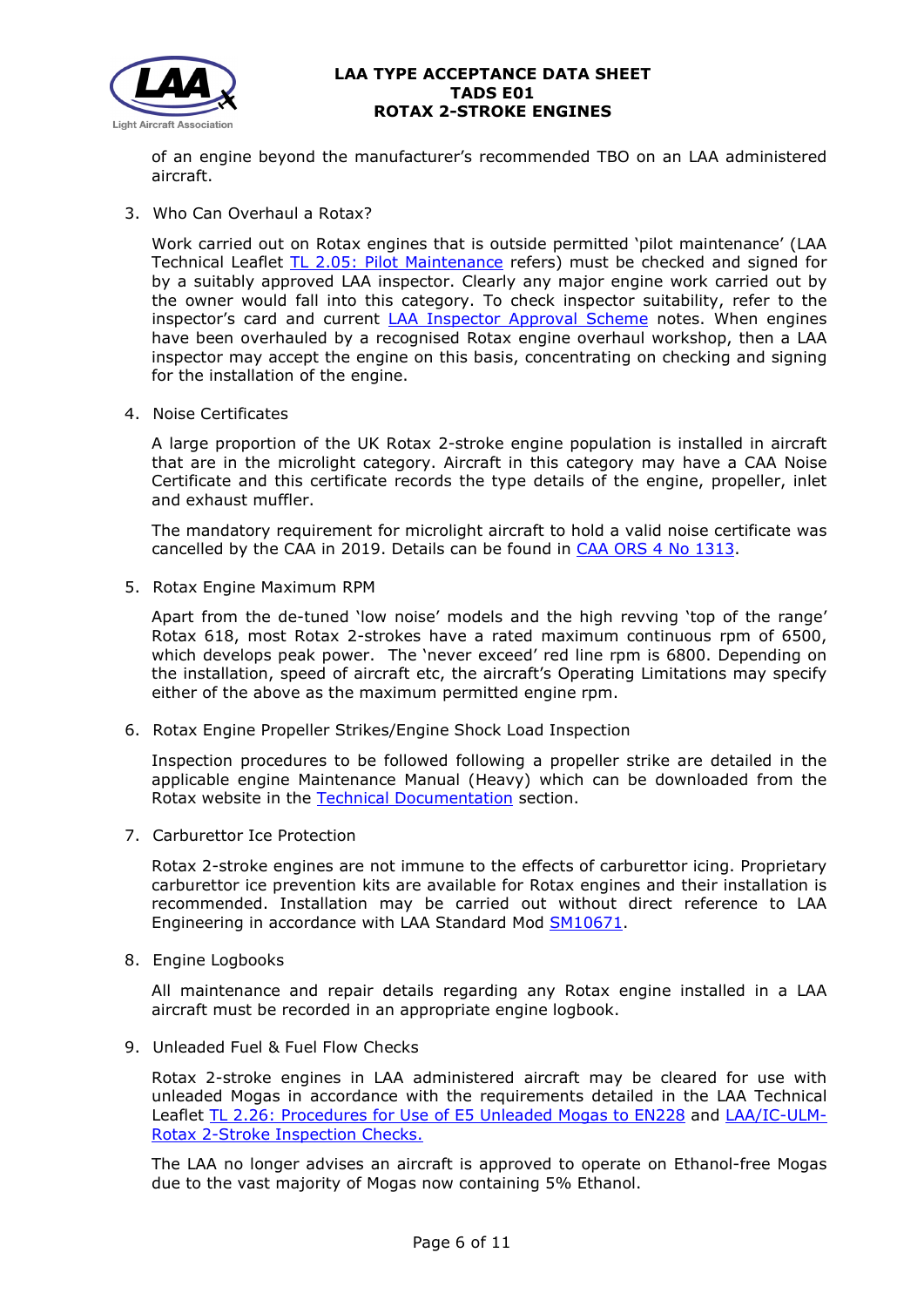

## 10. Fuel Systems

Fuel system problems are the biggest cause of engine failures. Carefully check all aspects of an installation. A permanently installed fuel pressure gauge is highly recommended. It should be noted that PVC fuel hose (normally colourless or transparent) is not to be used for lines which continuously carry fuel. Urethane fuel hose should be satisfactory, but if in any doubt, the hose specification should be checked. On the engine side of the firewall the fuel hose should be fire resistant – reinforced synthetic rubber is normally used. Fire sleeving over the hose or metal braided fuel line is a good idea, and is essential if the hose runs close to the exhaust.

Installations with a high mounted engine and low fuel tank are particularly prone to problems – restrictions in the fuel line, and the slightest air leak on the suction side of the fuel pump, will reduce the efficiency of the fuel system, possibly causing fuel starvation and engine failure.

## 11. Propeller Balance & Matching

Vibration due to a propeller unbalance is the cause of many failures of bearings, exhausts, electrics etc. Even new propellers may be out of balance. Engine antivibration mounts may mask an unbalanced propeller. It is also very important that the propeller is correctly matched to the engine to prevent serious damage to the engine. A number of LAA inspectors offer a propeller dynamic balancing service.

## 12. Cooling System

Coolant radiator(s) should be isolated from engine vibration by soft anti-vibration mounts to prevent destruction of the delicate radiator structure by vibration. A coolant temperature gauge is essential, as excessive coolant temperature will quickly melt the engine water pump seals.

## 13. Carburettor Needles

A modification to prevent carburettor jet needles rotating with vibration and causing wear in the circlip grooves has been incorporated into new engines for a number of years. The modification comprised a new plastic cup and an O-ring which grips the needle. All new engines with type 54 carbs with code numbers 54/36/20xx and 54/36/21xx will already have the modification incorporated.

Many engines with the older type carbs (54/36/15xx and 54/36/16xx) delivered to customers after mid-1997 were converted before delivery. It is unlikely that any premod carburettors remain in use but if the carb on an engine being inspected has a code number beginning with 54/36/15 or 54/36/16, then it is wise to check, and retrofit the modification kit if not already fitted, as this should prevent rotation and wear of the needle groove. Needles still need changing at the required intervals due to sliding wear on the outside diameter. Excessive wear in the circlip grooves leads to needle breakage and sudden power loss, which in one instance resulted in a fatal accident.

## 14. Potential Engine Post Storage Issues

Engines stored for a long period of time, whether new or used, may suffer from internal corrosion, the most critical of which is to crankshaft bearings. Corrosion can cause rapid and catastrophic failure of big end and main bearings in 2-stroke engines after very low operating hours, although the hours may be low enough for the owner not to realise the cause.

The sealing lips of oil and water pump seals may stick to the rotating shaft of long inactive engines, damaging the sealing lip when the engine is first turned, causing a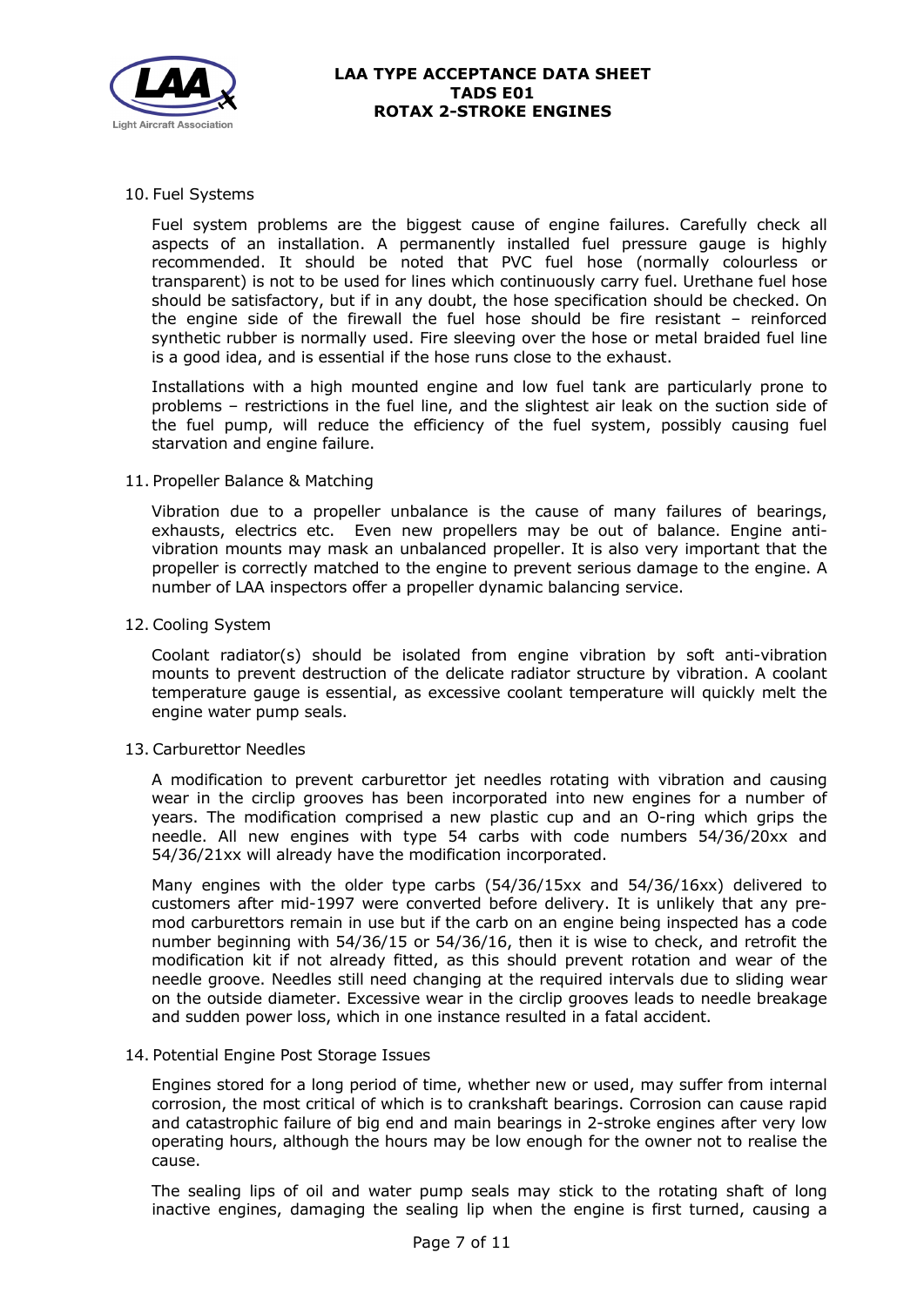

leak. A careful check for oil and coolant leaks should be carried out during the first operating hours of stored engines. On fan-cooled engines, check for corrosion on the fan belt pulleys, which can cause very rapid wear on the fan belt during the first few hours of operation causing engine overheating and consequent risk of seizure. Inspectors should consider requesting the owner of a long-stored engine to have it inspected by a Rotax expert.

## 15. High EGT Indications

During the first ground runs and flights particular attention should be paid to operating temperatures. High exhaust gas temperatures in particular indicate a problem that could cause catastrophic engine failure. EGTs must not exceed 650°C (1200°F).

Normally the highest temperature is recorded during cruise and when the throttle is slightly reduced and airspeed increased to cruise after a full power climb. Exhaust temperatures are normally slightly lower at full throttle.

16. Annual Permit to Fly Revalidation Inspections

#### a. Maintenance History

It is important to check that an engine has been maintained to a satisfactory standard. Ideally, maintenance should have been carried out according to a Rotax maintenance schedule but depending on the intensity and type of usage, some flexibility can be considered at the discretion of the inspector. Inspectors must use their engineering skill and judgement in determining the depth of inspection needed and other matters which could affect the airworthiness of the aircraft/engine.

All maintenance should be logged in a form that indicates exactly what has been done. It is not considered good practice to log, for example: '50 Hour service'; unless a separate worksheet is provided in the aircraft file detailing what maintenance tasks have been accomplished.

Any replacement parts should be of the correct type. Examples of incorrect components that have been fitted, causing problems or complete engine failures are:

- i. Spark plugs with 'screw on' aluminium tops instead of fixed steel tops
- ii. Incorrect pulse fuel pump types without the necessary bleed hole
- b. Accident History

The most likely accident to an engine is a propeller strike. This should of course be logged and a shock load inspection should be carried out. A log entry of a new propeller, or new blades, may be a sign that a propeller strike has occurred, even if the propeller strike has not been recorded).

A propeller strike can result in engine damage including cracked gearbox casing, bent propeller shaft, bent or twisted crankshaft and cracked gears in the gearbox. Following a propeller strike the engine should be examined by a competent person before returning to service. Even a tiny bend in a propeller shaft, undetectable visually, can cause a catastrophic failure many operating hours after the incident.

c. Inspection of Engine Installation

The most useful guide to the engine inspection is a very thorough daily inspection and pre-flight check.

It is also useful to check the installation against a blank installation checklist. Some unsatisfactory aspects of the installation may have been missed previously, or the owner may have incorporated some modifications into the installation.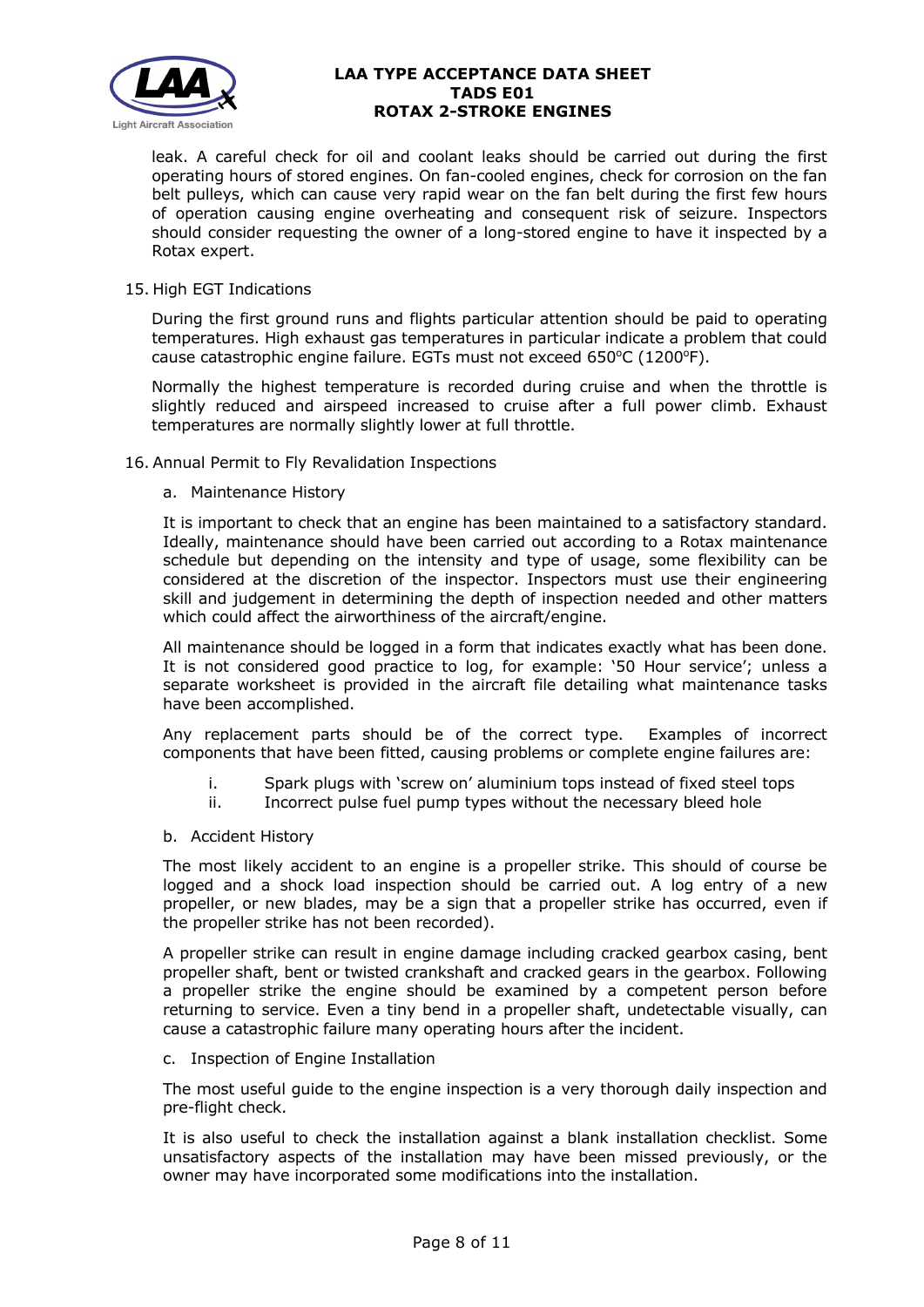

Experience has shown that the following items need to be looked at particularly carefully:

## d. Fuel Systems

Thoroughly check connections for possible fuel and air leaks into the system. Check for fuel line deterioration. Check fuel filter(s) for contamination. Note: With 2-stroke engines a sludge can form in the fuel filter due to a combination of two stroke oil and water, causing a filter blockage which may not be visible even if the filter casing is transparent. Pay particular attention to carburettor rubber sockets, which can deteriorate and split due to ha variety of reasons including heat, vibration, ultra violet light, fuel and stress caused by unsupported intake silencers, etc. Because of the complexity and difficulty of a total inspection, an annual fuel flow test to demonstrate at least 125% flow @ 0.2 bar should be considered.

#### e. Carburettor Needles

See item 13 above. The O-ring modification is highly recommended if not previously complied with. On engines which have not been modified a careful inspection with a x10 magnifying glass should be carried out. Look for wear in the needle groove where the circlip sits. Both carbs of a twin carb installation should be carefully checked, as wear has been known to occur on only one carb of a pair.

### f. Crankshafts

A small number of premature crankshaft failures have occurred over the years. These are mainly failures of connecting rod big end bearings to engines on heavy, high drag aircraft which require the engine to be working hard most of the time.

Internal corrosion of bearing surfaces can precipitate pitting and premature catastrophic crankshaft failure, so engines which are laid up for long periods of time are more prone to failure.

Frequent checking of the crankshaft bearing clearance using an appropriate device will give a useful guide as to the wear of conrod bearings but cannot always predict a failure due to pitting or fatigue. Inspectors should consider a check on infrequently used engines, heavily loaded engines and those with high crankshaft hours or dubious maintenance history.

## g. Ignition Generator Coils

This only applies to the ignition generator coil on Rotax 2-stroke engines with contact breaker ignition. If the green and green/black wires from the low power lighting coil are shorted together or if this coil is used for providing power to anything other than a tachometer, it can cause the adjacent generator coil to run hotter with the possibility of an early failure. A failure of the generator coil will cause the engine to stop. Inspectors can check for correct use of the green wires and carry out a resistance check of the generator coil.

## h. Loosening of Type A Gearboxes

Applies to all 462 engines and 377, 447, 503 and 532 engines prior to the introduction of the Type B gearbox in about 1989. During an inspection check for grey/black aluminium dust at the backplate/crankcase joint. Dust indicates loosening gearbox which could detach with catastrophic results if left, as bolts could shear off.

#### i. M4 Starter Motors

M4 starters were manufactured in the UK and were fitted to a range of 2-stroke Rotax engines. Due to their relatively large unsupported weight a number of cracks in engine crankcases and starter mounting brackets are known to have resulted. The prospect of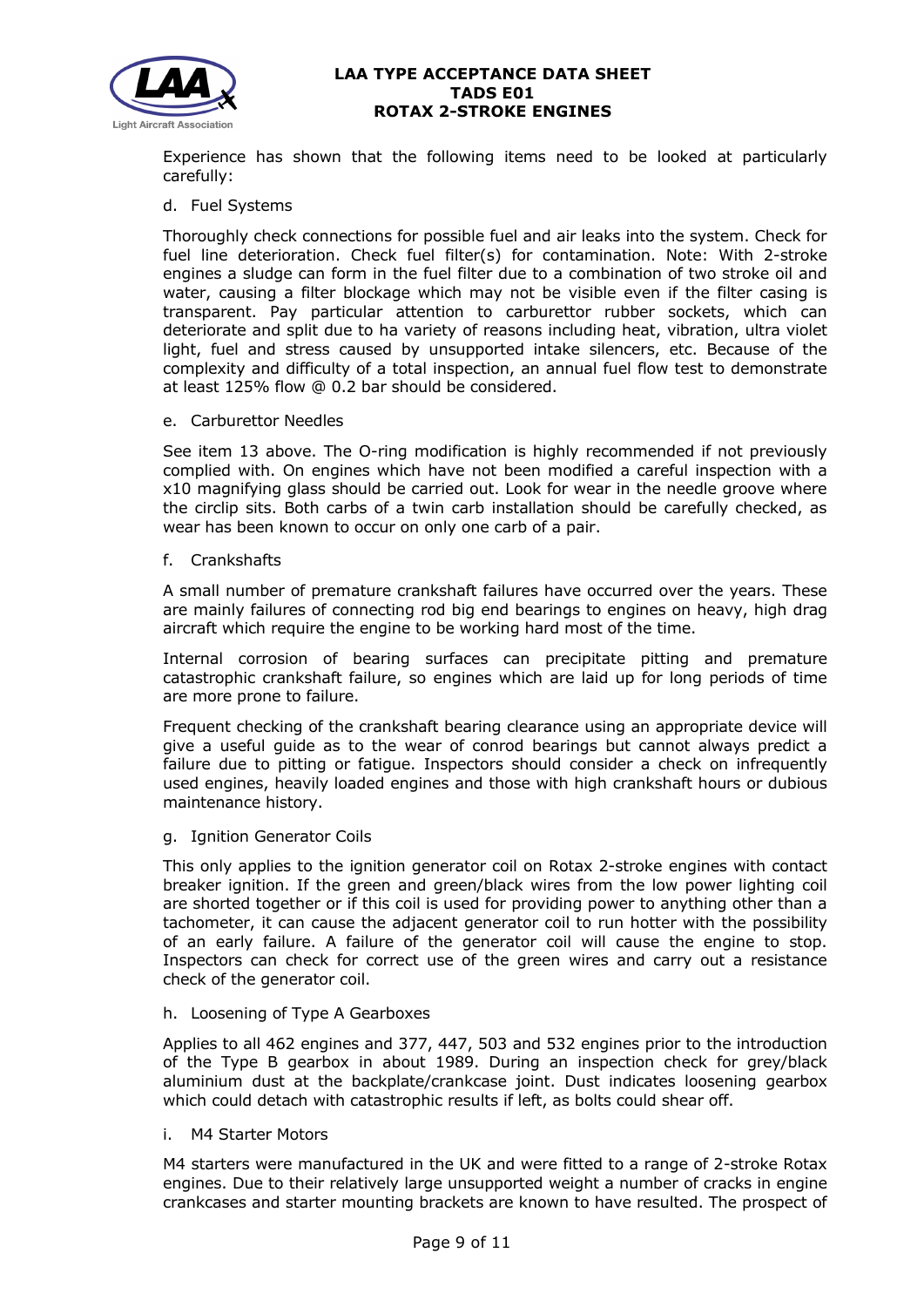

a heavy starter being released within the cowling and swinging about on its cable connection does not bear thinking about. The manufacturer of the starter published Service Bulletin M4/1 in 1996, requiring close inspection. Other manufacturers produced starter motors which seem to have not caused any issues but nevertheless owners and inspectors should be alert to the hazard potential.

j. Fan Belt Pulley Condition – Fatal Accident

Some years ago, an AAIB investigation into a fatal accident involving a Rans S6 determined that the Rotax 503 engine showed evidence of extensive overheating over a significant period of time. It was noted that the drive belt for the cooling fan was slack, imparting little or no torque to the fan.

Further examination revealed that the belt was excessively worn on its bevelled working surfaces. The flat surface on the inside of the belt was reduced to about half its normal width, and the maximum width of the belt (ie the surface visible on the outside of the installed belt) was reduced from 10 mm to approximately 8.2 mm. Both belt pulleys were found to be excessively corroded. It is known that roughness of the working surfaces of the pulleys, resulting from corrosion, causes rapid wear of the cooling fan belt.

Inspectors should be alert to the risk of corrosion developing in the fan belt pulley groove and causing engine failure through accelerated fan belt wear.

### k. Rotax 618 Information

The following information concerns the Rotax 618 and is reproduced here with information from the type's Airworthiness Approval Note.

The Rotax 618 engine is a two-cylinder two-stroke rated at 75 BHP at 6750 rpm which was developed from the existing type 582, which develops 65 BHP at 6500 rpm. Capacity was increased to 617 cc and a stronger crankshaft and bearings fitted. The engine includes an oil injection system as standard, essentially the same as that previously offered as an option on the Rotax 582 engine. A new feature incorporated in the engine was an automatic variable exhaust valve which was intended to provide a more linear throttle response and increased low rpm torque by altering the effective exhaust port timing depending on the engine rpm. The engine also incorporates a thermostatically controlled coolant flow system in which the coolant bypasses the radiator until the coolant reaches normal operating temperature. This assures a low temperature gradient between the top and bottom ends of the cylinders during warm-up and minimises the risk of cold seizure occurring. The engine may be fitted with either the Rotax C type gearbox or the E type gearbox.

The engine was supplied as a complete package including integral radiators and oil tank and is virtually directly interchangeable with the Rotax 582 package, sharing identical mounting arrangements etc.

The same propeller and E type reduction gearbox was used as for the previous Rotax 582 installation. The weight increase of the engine installation was kept to 2 kg by removing the intake silencer and after-muffler on the 618 installation. Some installations utilised stiffer engine rubber vibration mounts.